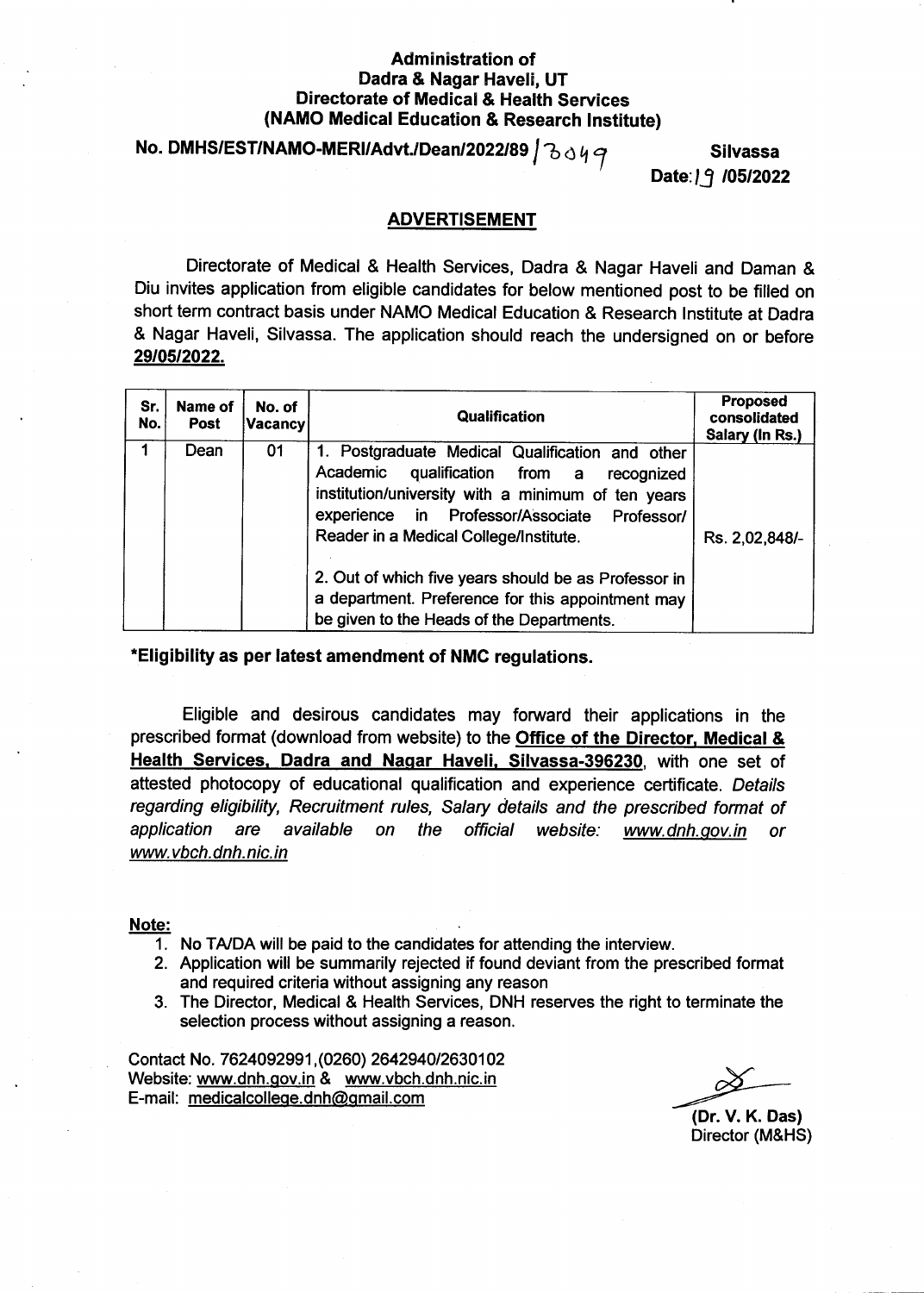### ADMINISTRATION OF DADRA & NAGAR HAVELIAND DAMAN & DIU, UT DIRECTORATE OF MEDICAL & HEALTH SERVICES NAMO MEDICAL EDUCATION & RESEARCH INSTITUTE SILVASSA

| Telephone No. with code (Phone) (Mobile)       |
|------------------------------------------------|
|                                                |
|                                                |
| 4. Age (as on 18/0 s'2022): YearsMonthsDays    |
| 5. Sex: Male/Female                            |
| 6. Date of appearance in last MCI: Designation |
|                                                |
| 8. Marital Status: Married    <br>Unmarried    |
| 9. Educational Qualification                   |

| Sr.<br>No. | <b>Examination</b>                  | Year of<br>passing | <b>University</b> | <b>Total</b><br><b>Marks</b> | Percentage | For office<br><b>use</b> |
|------------|-------------------------------------|--------------------|-------------------|------------------------------|------------|--------------------------|
| 2.         | <b>Final MBBS</b><br>(Part II only) |                    |                   |                              |            |                          |
| 2.         | <b>MD/MS/MDS</b>                    |                    |                   |                              |            |                          |
| 3.         | <b>MCH/DM</b><br>(Super Specialty)  |                    |                   |                              |            |                          |

### 10. Teaching Experience

| Sr. | <b>Teaching Post</b>              | Name of            | <b>Total Period</b> |    | <b>Total Experience</b> |               | For        |
|-----|-----------------------------------|--------------------|---------------------|----|-------------------------|---------------|------------|
| No. | <b>Held</b>                       | <b>Institution</b> | <b>From</b>         | To | <b>Years</b>            | <b>Months</b> | officer    |
|     |                                   |                    |                     |    |                         |               | <b>use</b> |
|     |                                   |                    |                     |    |                         |               | (Score)    |
|     |                                   |                    |                     |    |                         |               |            |
|     |                                   |                    |                     |    |                         |               |            |
|     |                                   |                    |                     |    |                         |               |            |
|     |                                   |                    |                     |    |                         |               |            |
|     | <b>Total Teaching Experience-</b> |                    |                     |    |                         |               |            |